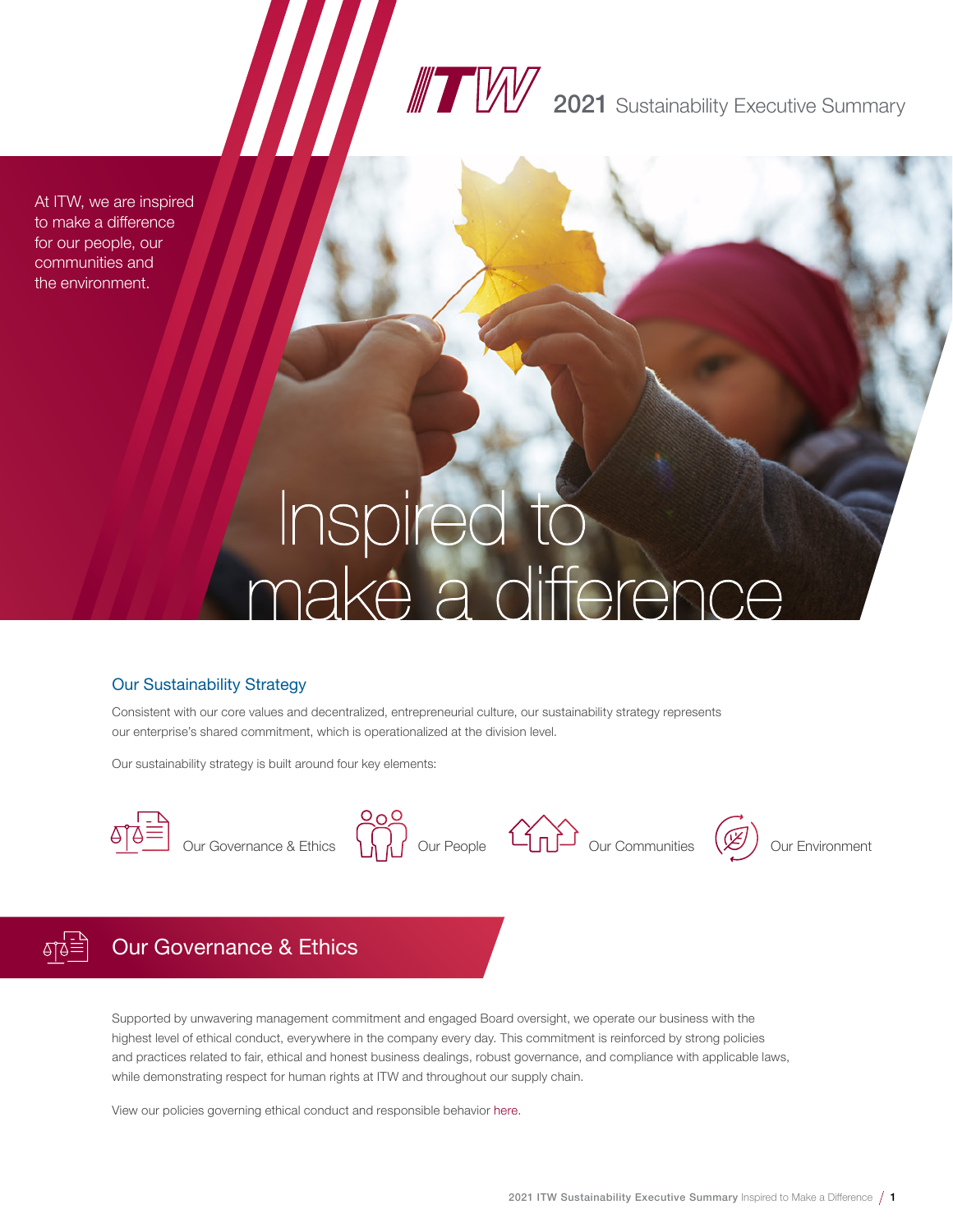### Employee Safety

The safety of our approximately 45,000 colleagues around the world is an essential component of our commitment to be a great employer. We strive every day to foster a proactive safety culture through the execution of our Enterprise Safety Strategy, which is based on a philosophy that every accident is preventable and with a goal of zero accidents.

For 2021, our total recordable incident rate (TRIR) was 1.44 incidents per 100 employees\* (up 5 percent year over year), and our lost time incident rate (LTIR) was 0.76 incidents per 100 employees (up 10 percent year over year). Given the unique operational environment in 2020 due to the onset of the pandemic, a better measure of progress is to compare 2021 incident rates with those in 2019. Our TRIR and LTIR are down 17 percent and 13 percent, respectively, from 2019 to 2021.



\* Aligned with the Industrial Machinery and Goods Sustainability Accounting Standard under SASB's Sustainable Industry Classification System® *ITW's safety metrics are based on full-time equivalent.*

### Diversity & Inclusion

We believe we are at our best when we bring together unique perspectives, experiences and ideas. Rooted in our core values of Respect and Integrity, we are committed to treating all colleagues with dignity, fairness and respect, and afford everyone the opportunity to reach their full potential for growth and advancement. We strive to create diverse and inclusive workplaces where all ITW colleagues are heard, valued and engaged.

### Our Progress on Leadership Diversity

We are committed to achieving our diversity and inclusion goals and enhancing the diversity of our global leadership teams, and we have made steady and consistent progress since 2013.

### *DIVERSITY & INCLUSION DATA*



\* Top 1,000 (i.e., division directors and above) across ITW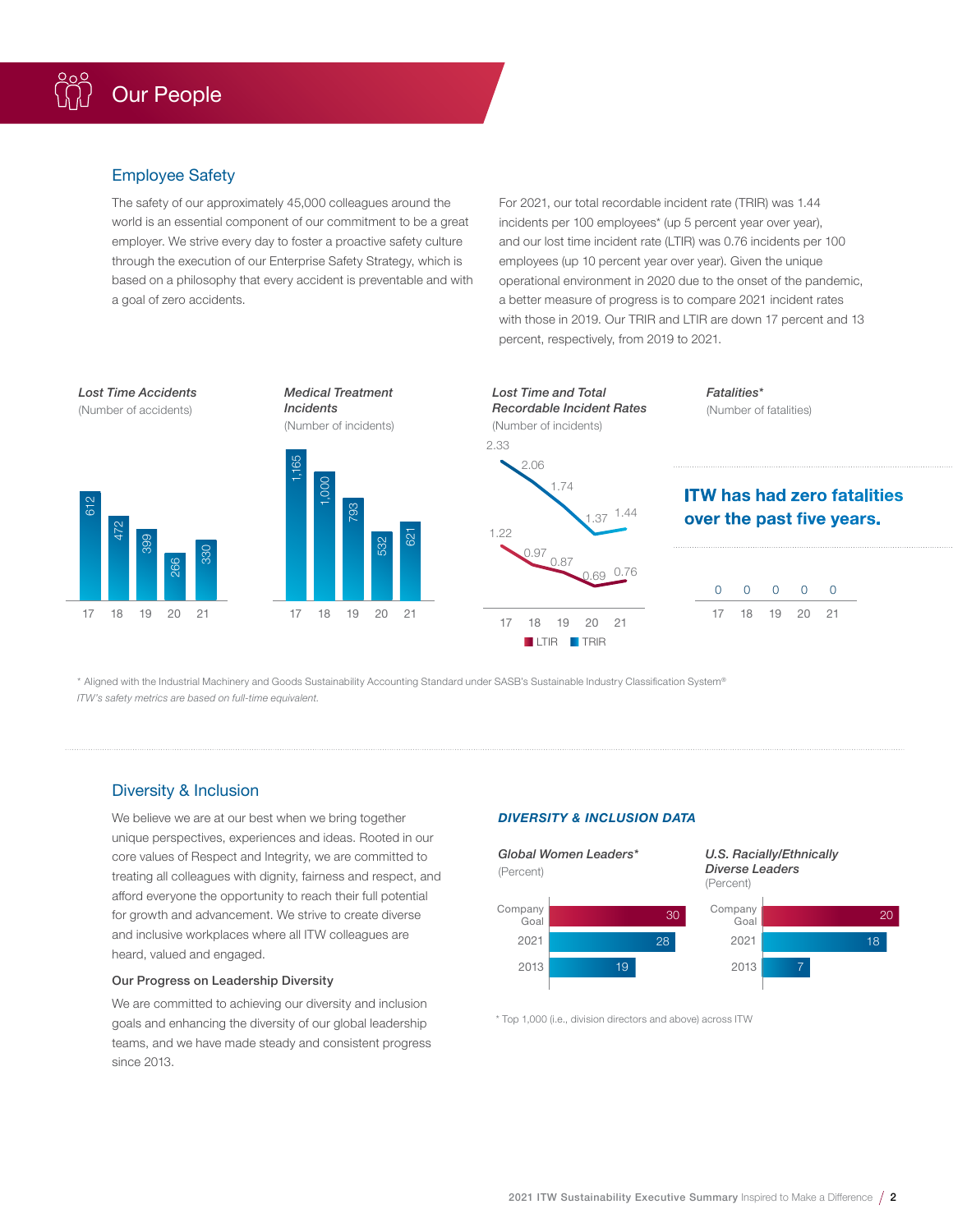### Philanthropy and Community Involvement

### Our Culture of Giving

Our divisions and colleagues have the flexibility to contribute to organizations and causes in ways that are meaningful to them and align with the needs of their community.

Key elements of our colleague giving program in the U.S. and Canada include:

- ITW Gift + Volunteer Match Program, which provides:
	- **»** A 3:1 match for qualified charitable giving by our colleagues.
	- **»** A \$10 per hour match for qualified volunteering hours reported by our colleagues.
- A corporate match to United Way and its partner agencies for every dollar contributed through our annual employee giving campaign.
- Scholarship programs for high-achieving dependents of ITW colleagues pursuing a post-secondary education.

In addition to amplifying our colleagues' giving, ITW strategically invests in our focus areas of education, workforce development and arts and culture through key partnerships in the community. In 2021, ITW gave \$24 million to these focus areas.

### Doing More in Our Communities

The renewed focus on issues of inequities has inspired ITW to do more to contribute to a more just and equitable society for all. As part of ITW's commitment to "Listen More, Learn More and Do More," we are expanding our investment and engagement in organizations, programs and partnerships that improve access to a high-quality education and to meaningful long-term employment opportunities for marginalized communities. We look forward to sharing progress updates in our next report.

### Support for Education

Our longstanding commitment to education is demonstrated through the support we provide for STEM-related (science, technology, engineering and mathematics) programming in schools and organizations.

### ITW David Speer Academy

Since 2014, ITW has proudly sponsored ITW David Speer Academy in memory of former ITW chairman & CEO, David Speer, who passed away in 2012. The Chicago high school focuses on offering a world-class STEM education to over 1,000 students in grades 9 through 12.

ITW's impact extends far beyond our ongoing financial support. Our colleagues are actively involved in the school's programs and regularly engage with its many talented students. We also collaborate and partner with other organizations to offer the students unique opportunities that enrich their overall learning experience.

In 2021, ITW David Speer Academy graduated its fourth class of seniors since the school opened.



ITW David Speer Academy by the Numbers

## 100% graduation rate among the class of 2021

83% of 2021 graduates

pursuing education beyond high school

\$27.5 million

in scholarships awarded to the class of 2021 from various institutions/organizations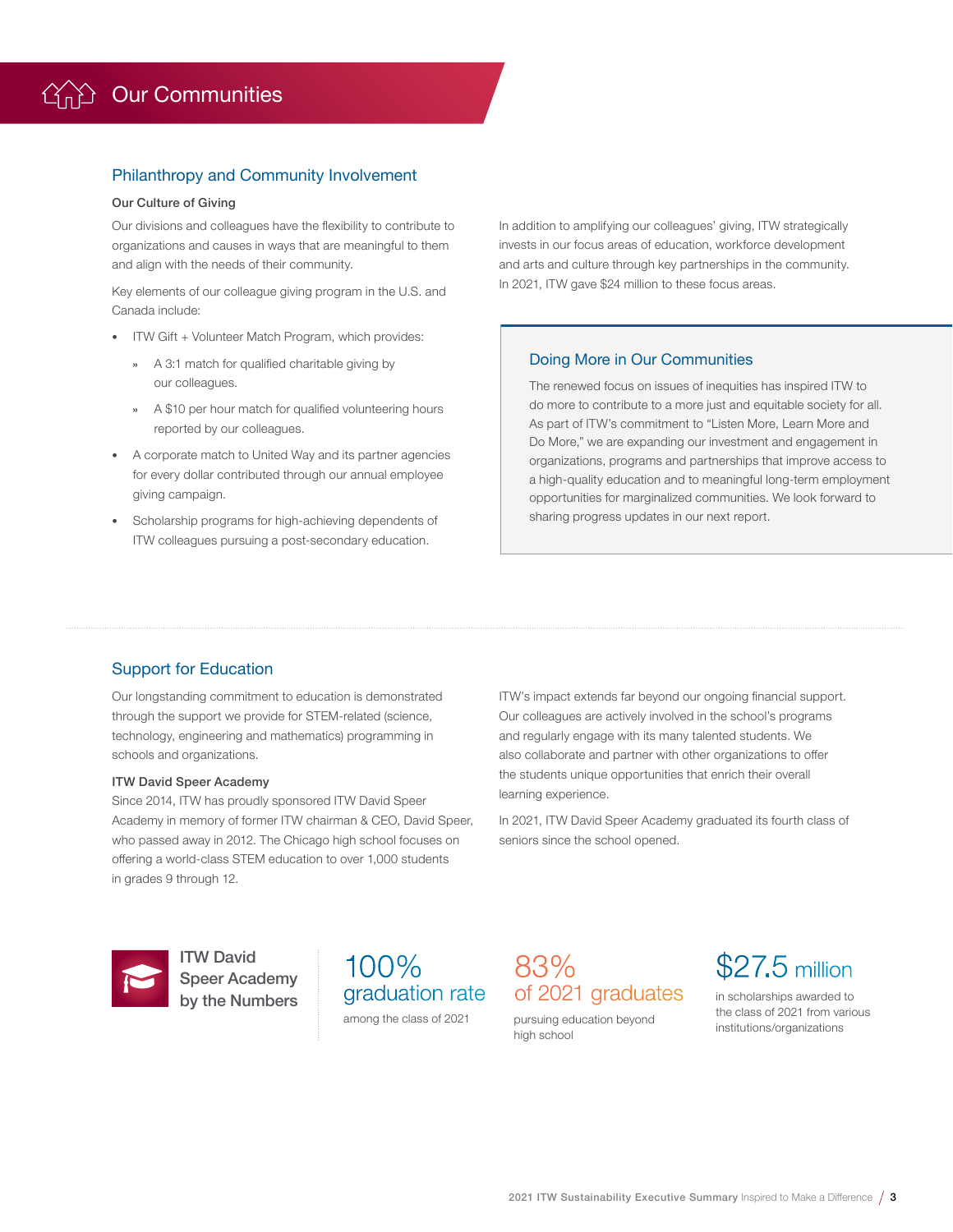### Environmental Responsibility

We track our impact on the environment in several areas, and we use this data to drive continuous improvement. Our energy and GHG emissions data are reviewed and verified by a recognized third party to validate our disclosures. With respect to our GHG emissions target, we are pleased to have achieved a 37 percent GHG emissions intensity reduction through 2021, compared with our 2017 baseline year, based on our third-party verified data.

This reduction is a result of decreased energy consumption and increased use of renewable energy. Overall, we are pleased with our performance relative to our goal. However, ITW seeks to continuously improve our environmental progress, and to that end, we are studying further goals, which may consider an absolute reduction in GHG emissions rather than our current intensity-based reduction goal.

View our [GHG emissions verification statement.](https://www.itw.com/sustainability/reports-and-downloads/)

### *Total Energy*<sup>1</sup>



| Total Emissions <sup>5</sup> |         |         |         |         |                                                                                                                                   | 2017    | 2018    | 2019    | 2020    | 2021    |
|------------------------------|---------|---------|---------|---------|-----------------------------------------------------------------------------------------------------------------------------------|---------|---------|---------|---------|---------|
|                              |         |         |         |         | <b>Total Emissions<sup>5</sup></b><br>(metric tons CO <sub>2</sub> e)*                                                            | 652,449 | 601,024 | 540,224 | 480,293 | 502,134 |
| 517,368                      | 461,142 | 408,976 | 373.244 | 393,034 | <b>Emissions Intensity</b><br>Including Renewables <sup>4</sup><br>(metric tons CO <sub>2</sub> e/million\$<br>operating revenue) | 46      | 40      | 36      | 33      | 29      |
| 135,081                      | 139,882 | 131,248 | 107,049 | 109,100 | Emissions<br>from Biomass<br>(metric tons CO <sub>2</sub> )                                                                       | 36,726  | 39,369  | 38,033  | 26,139  | 29.170  |
|                              | 18      | 19      | 20      | 21      |                                                                                                                                   |         |         |         |         |         |

Direct/Scope 1 Emissions<sup>2</sup> (metric tons  $CO<sub>2</sub>$ e)

Indirect/Scope 2 Emissions<sup>3</sup> (metric tons CO<sub>2</sub>e)\* **Example 3 Emissions Intensity Including Renewables<sup>4</sup> (metric tons CO<sub>2</sub>e/million\$** operating revenue)

<sup>1</sup> Includes electricity, purchased heat, natural gas, heating/fuel oil, diesel, gasoline, propane, wood and liquefied natural gas.

 $^2$  Emissions from the combustion of natural gas, heating/fuel oil, diesel, gasoline, propane, wood and liquefied natural gas, the use of foam blowing agents, refrigerants and direct use of CO<sub>2</sub>. CO<sub>2</sub>e includes CO<sub>2</sub>, CH<sub>4</sub> and N<sub>2</sub>O, with the exception of wood, which is CH<sub>4</sub> and N<sub>2</sub>O.

 $^{\rm 3}$  Emissions from purchased heat and electricity use (location based); CO<sub>2</sub>e includes CO<sub>2</sub>, CH<sub>4</sub> and N<sub>2</sub>O.

<sup>4</sup> Total operating revenue was used in the calculation of intensity indicators.

5 2017-2020 Total Energy and Total Emissions were recalculated for the following reasons: added new sources, updated emission factors: UK-BEIS, published January 2022; National Greenhouse Accounts Factors: 2021, published August 2021; International Energy Association, September 2021 release; eGrid January 2022 release and corrections to reported figures. We also use GHG Protocol Emissions Factors in our calculations.

### \* Location based emissions

*The reporting period for ITW's environmental, health and safety data is January 1, 2021 – December 31, 2021. The reporting boundary includes companies over which ITW has operational control.*